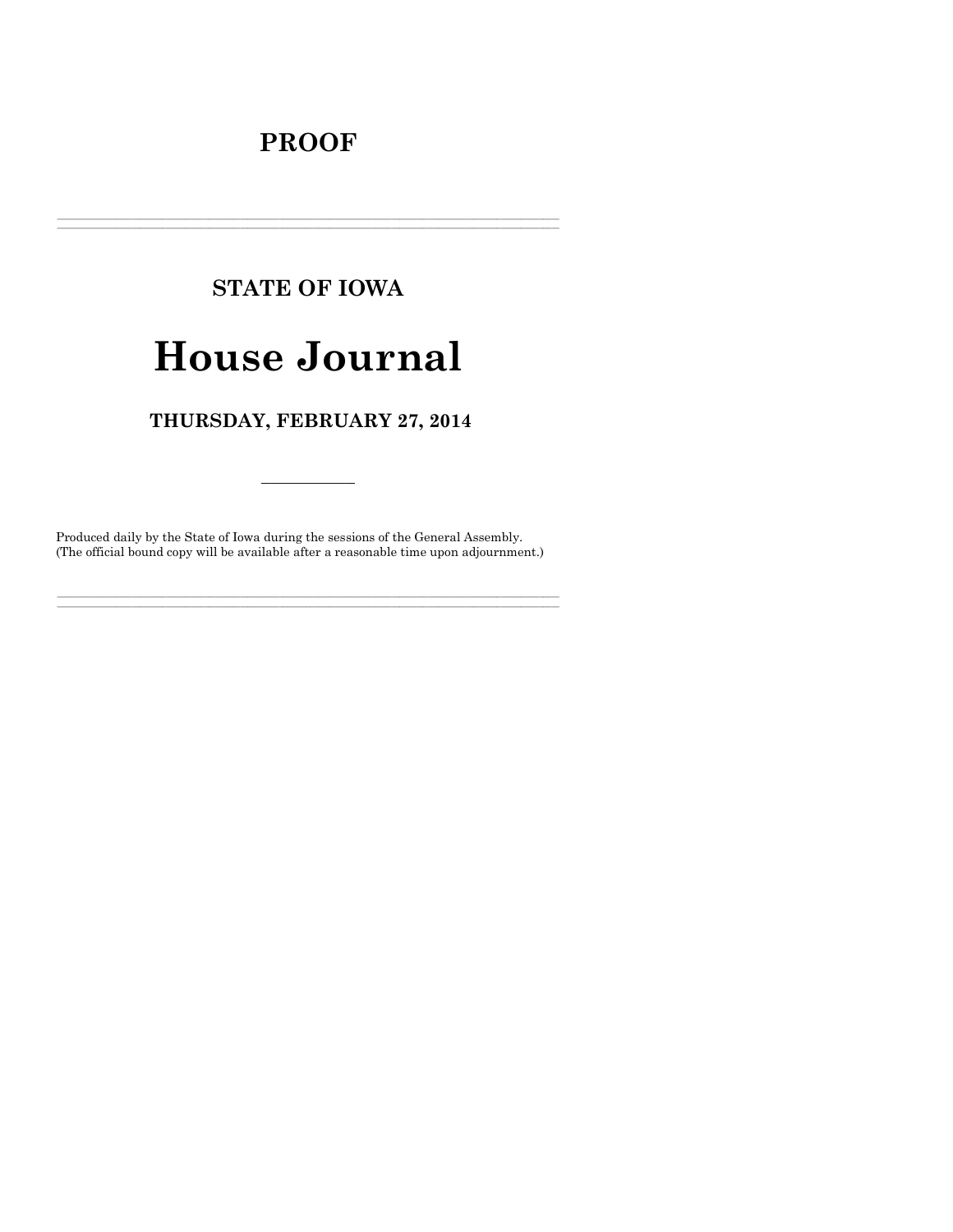# **JOURNAL OF THE HOUSE**

Forty-sixth Calendar Day - Thirty-second Session Day

Hall of the House of Representatives Des Moines, Iowa, Thursday, February 27, 2014

The House met pursuant to adjournment at 8:32 a.m., Speaker Paulsen in the chair.

Prayer was offered by Pastor Brian Ochsner, Sully Christian Reformed Church, Sully. He was the guest of Representative Heartsill of Marion County.

# PLEDGE OF ALLEGIANCE

The Pledge of Allegiance was led by Meghan Fisher, Page from Ellsworth.

The Journal of Wednesday, February 26, 2014, was approved.

# INTRODUCTION OF BILL

**[House File 2425,](http://coolice.legis.iowa.gov/Cool-ICE/default.asp?Category=billinfo&Service=Billbook&frame=1&GA=85&hbill=HF2425)** by Lensing and Mascher, a bill for an act relating to the creation of the medical cannabis Act and providing for civil and criminal penalties and fees and including effective date provisions.

Read first time and referred to committee on **Public Safety.**

# SENATE MESSAGE CONSIDERED

**[Senate File 2259,](http://coolice.legis.iowa.gov/Cool-ICE/default.asp?Category=billinfo&Service=Billbook&frame=1&GA=85&hbill=SF2259)** by committee on Judiciary, a bill for an act modifying provisions applicable to personal information security breach notification requirements, and making penalties applicable.

Read first time and referred to committee on **Public Safety.**

The House stood at ease at 8:34 a.m., until the fall of the gavel.

The House resumed session at 8:58 a.m., Speaker Paulsen in the chair.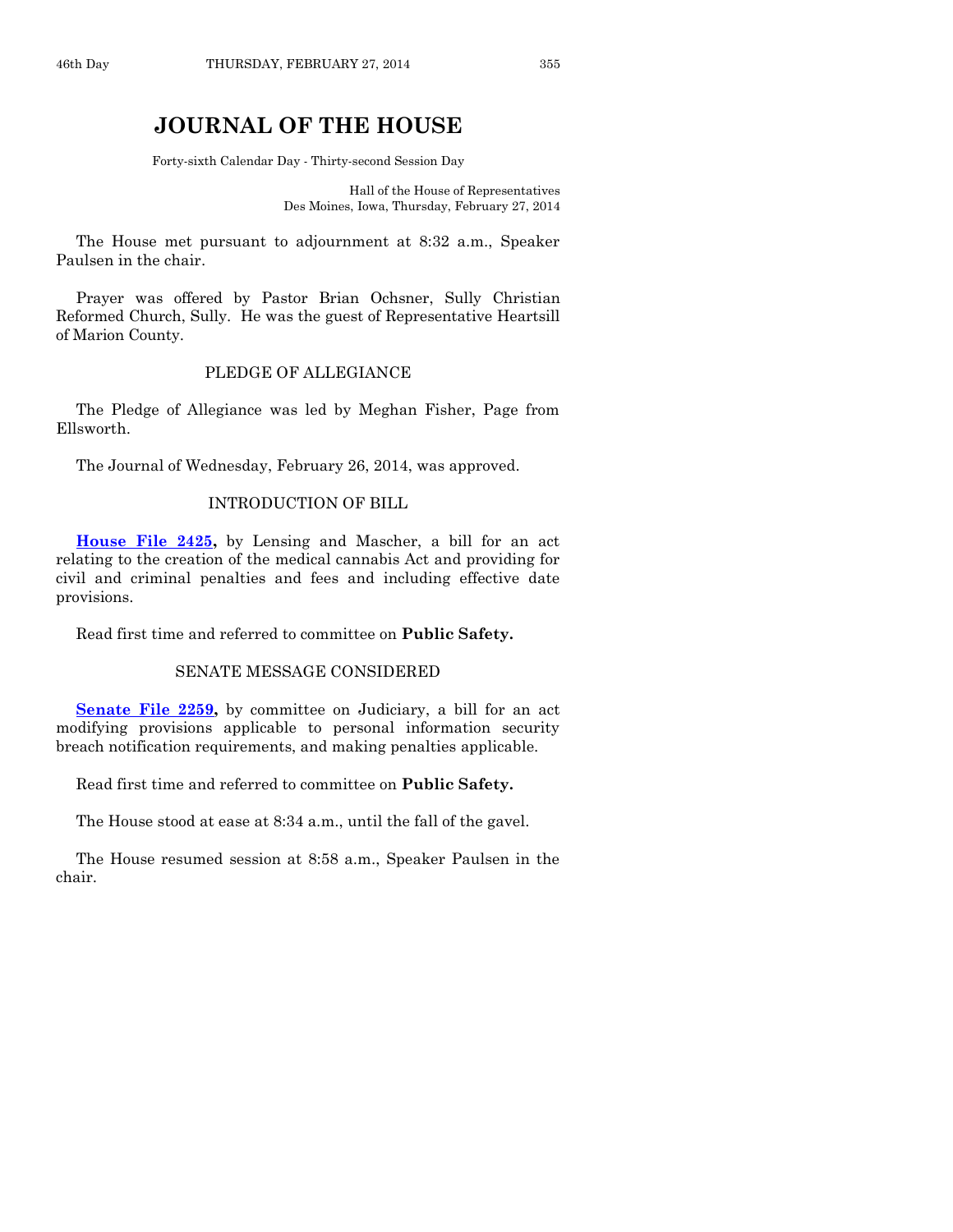# CONSIDERATION OF BILLS Regular Calendar

**[House File 2043,](http://coolice.legis.iowa.gov/Cool-ICE/default.asp?Category=billinfo&Service=Billbook&frame=1&GA=85&hbill=HF2043)** a bill for an act relating to the establishment, maintenance, and funding of emergency warning systems by townships and certain counties, with report of committee recommending passage, was taken up for consideration.

Lundby of Linn asked and received unanimous consent to withdraw amendment H–[8028](http://coolice.legis.iowa.gov/Cool-ICE/default.asp?Category=billinfo&Service=Billbook&frame=1&GA=85&hbill=H8028) filed by him on February 25, 2014.

Heartsill of Marion moved that the bill be read a last time now and placed upon its passage which motion prevailed and the bill was read a last time.

On the question "Shall the bill pass?"  $(H.F. 2043)$  $(H.F. 2043)$ 

The ayes were, 99:

| Abdul-Samad       | Alons         | Anderson      | Bacon     |
|-------------------|---------------|---------------|-----------|
| Baltimore         | Baudler       | Bearinger     | Berry     |
| Brandenburg       | <b>Byrnes</b> | Cohoon        | Costello  |
| Cownie            | Dawson        | Deyoe         | Dolecheck |
| Drake             | Dunkel        | Fisher        | Forbes    |
| Forristall        | Fry           | Gaines        | Gaskill   |
| Gassman           | Grassley      | Gustafson     | Hagenow   |
| Hall              | Hanson        | Hanusa        | Heartsill |
| Heaton            | Heddens       | Hein          | Hess      |
| Highfill          | Hunter        | Huseman       | Isenhart  |
| Jorgensen         | Kajtazovic    | Kaufmann      | Kearns    |
| Kelley            | Klein         | Koester       | Kressig   |
| Landon            | Lensing       | Lofgren       | Lundby    |
| Lykam             | Mascher       | Maxwell       | Meyer     |
| Miller, H.        | Miller, L.    | Moore         | Muhlbauer |
| Murphy            | Oldson        | Olson, R.     | Olson, S. |
| Olson, T.         | Ourth         | Pettengill    | Prichard  |
| Rayhons           | Riding        | Rogers        | Ruff      |
| Running-Marquardt | Salmon        | Sands         | Schultz   |
| Shaw              | Sheets        | Smith, J.     | Smith, M. |
| Soderberg         | Staed         | Stanerson     | Steckman  |
| Stutsman          | Taylor, R.    | Taylor, T.    | Thede     |
| Thomas            | Upmeyer       | Vander Linden | Watts     |
| Wessel-Kroeschell | Winckler      | Windschitl    | Wolfe     |
| Wood              | Worthan       | Mr. Speaker   |           |
|                   |               | Paulsen       |           |

The nays were, none.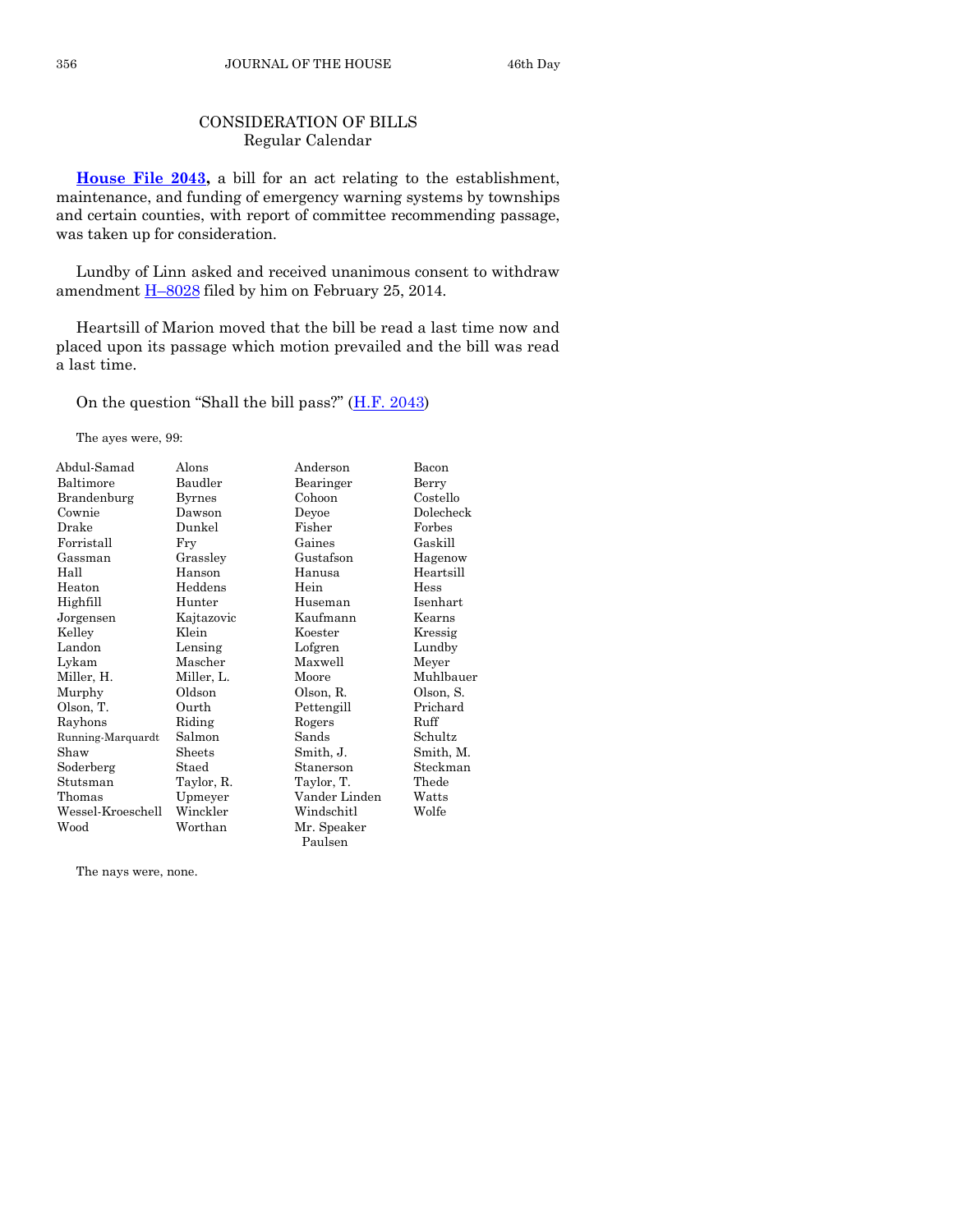Absent or not voting, 1:

Jacoby

The bill having received a constitutional majority was declared to have passed the House and the title was agreed to.

**[House File 2094,](http://coolice.legis.iowa.gov/Cool-ICE/default.asp?Category=billinfo&Service=Billbook&frame=1&GA=85&hbill=HF2094)** a bill for an act reducing the statute of repose period in a case arising out of the unsafe or defective condition of an improvement to real property and including applicability provisions, was taken up for consideration.

Kaufmann of Cedar offered amendment H–[8042](http://coolice.legis.iowa.gov/Cool-ICE/default.asp?Category=billinfo&Service=Billbook&frame=1&GA=85&hbill=H8042) filed by Kaufmann, et al.

M. Smith of Marshall rose on a point of order that amendment H–[8042](http://coolice.legis.iowa.gov/Cool-ICE/default.asp?Category=billinfo&Service=Billbook&frame=1&GA=85&hbill=H8042) was not germane.

The Speaker ruled the point not well taken and amendment  $H-8042$  $H-8042$ germane.

Kaufmann of Cedar moved the adoption of amendment H–[8042.](http://coolice.legis.iowa.gov/Cool-ICE/default.asp?Category=billinfo&Service=Billbook&frame=1&GA=85&hbill=H8042)

Amendment  $H-8042$  $H-8042$  was adopted.

Kaufmann of Cedar moved that the bill be read a last time now and placed upon its passage which motion prevailed and the bill was read a last time.

On the question "Shall the bill pass?" [\(H.F. 2094\)](http://coolice.legis.iowa.gov/Cool-ICE/default.asp?Category=billinfo&Service=Billbook&frame=1&GA=85&hbill=HF2094)

The ayes were, 60:

| Alons       | Bacon      | Baltimore | Baudler    |
|-------------|------------|-----------|------------|
| Brandenburg | Byrnes     | Cohoon    | Costello   |
| Cownie      | Devoe      | Dolecheck | Drake      |
| Fisher      | Forristall | Fry       | Gassman    |
| Grassley    | Gustafson  | Hagenow   | Hanusa     |
| Heartsill   | Heaton     | Heddens   | Hein       |
| Hess        | Highfill   | Huseman   | Jorgensen  |
| Kaufmann    | Klein      | Koester   | Landon     |
| Lofgren     | Lykam      | Maxwell   | Miller, H. |
| Miller, L.  | Moore      | Muhlbauer | Olson, S.  |
| Rayhons     | Riding     | Rogers    | Ruff       |
| Salmon      | Sands      | Schultz   | Shaw       |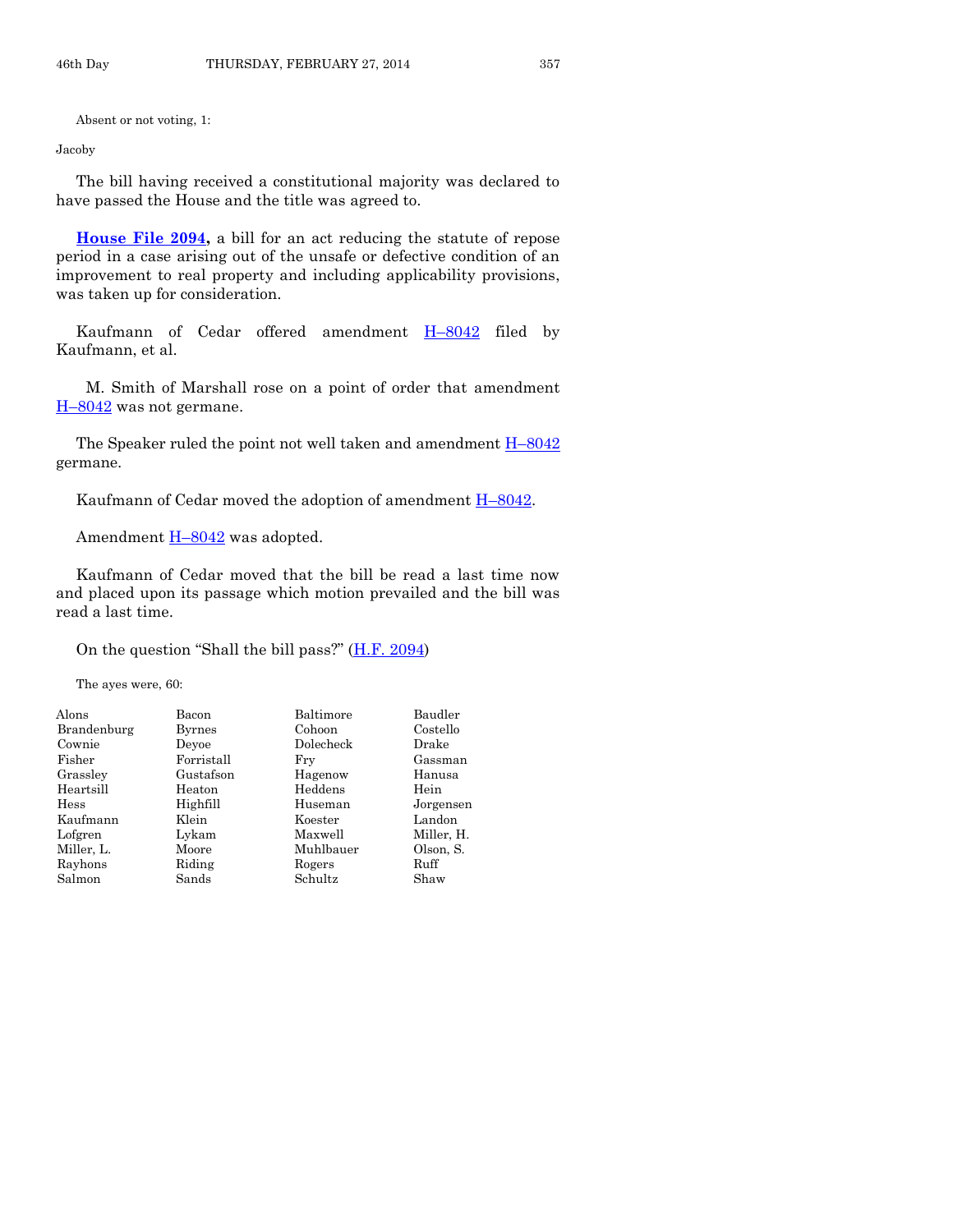| Sheets     | Smith. J.  | Soderberg | Stanerson     |
|------------|------------|-----------|---------------|
| Taylor, R. | Thomas     | Upmeyer   | Vander Linden |
| Watts      | Windschitl | Worthan   | Mr. Speaker   |
|            |            |           | Paulsen       |

The nays were, 39:

| Abdul-Samad       | Anderson   | Bearinger  | Berry             |
|-------------------|------------|------------|-------------------|
| Dawson            | Dunkel     | Forbes     | Gaines            |
| Gaskill           | Hall       | Hanson     | Hunter            |
| Isenhart          | Kajtazovic | Kearns     | Kelley            |
| Kressig           | Lensing    | Lundby     | Mascher           |
| Meyer             | Murphy     | Oldson     | Olson, R.         |
| Olson. T.         | Ourth      | Pettengill | Prichard          |
| Running-Marquardt | Smith, M.  | Staed      | Steckman          |
| Stutsman          | Taylor, T. | Thede      | Wessel-Kroeschell |
| Winckler          | Wolfe      | Wood       |                   |
|                   |            |            |                   |

Absent or not voting, 1:

#### Jacoby

The bill having received a constitutional majority was declared to have passed the House and the title, as amended, was agreed to.

**[House File 2271,](http://coolice.legis.iowa.gov/Cool-ICE/default.asp?Category=billinfo&Service=Billbook&frame=1&GA=85&hbill=HF2271)** a bill for an act relating to supplementary weighting for shared operational functions of school districts and including effective date provisions, was taken up for consideration.

Dolecheck of Ringgold offered amendment  $H$ –[8033](http://coolice.legis.iowa.gov/Cool-ICE/default.asp?Category=billinfo&Service=Billbook&frame=1&GA=85&hbill=H8033) filed by him and Ruff of Clayton and moved its adoption.

Amendment **H-[8033](http://coolice.legis.iowa.gov/Cool-ICE/default.asp?Category=billinfo&Service=Billbook&frame=1&GA=85&hbill=H8033)** was adopted.

Dolecheck of Ringgold moved that the bill be read a last time now and placed upon its passage which motion prevailed and the bill was read a last time.

> Costello Dolecheck<br>Forbes

On the question "Shall the bill pass?" [\(H.F. 2271\)](http://coolice.legis.iowa.gov/Cool-ICE/default.asp?Category=billinfo&Service=Billbook&frame=1&GA=85&hbill=HF2271)

The ayes were, 96:

| Abdul-Samad | Alons         | Anderson  | Bacon   |
|-------------|---------------|-----------|---------|
| Baltimore   | Baudler       | Bearinger | Berry   |
| Brandenburg | <b>Byrnes</b> | Cohoon    | Costell |
| Cownie      | Dawson        | Devoe     | Dolech  |
| Drake       | Dunkel        | Fisher    | Forbes  |
|             |               |           |         |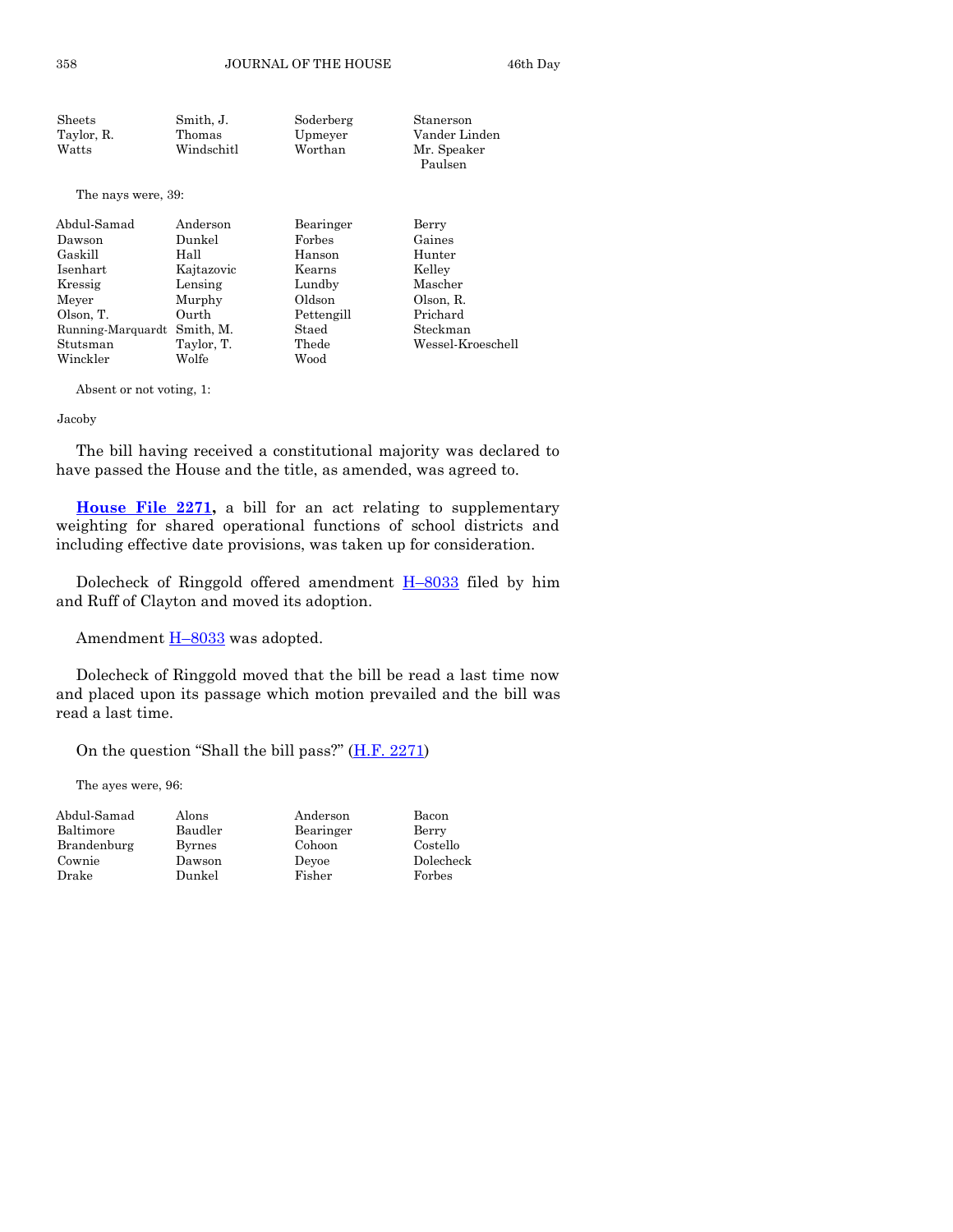| Forristall    | Fry       | Gaines            | Gaskill     |
|---------------|-----------|-------------------|-------------|
| Gassman       | Grassley  | Gustafson         | Hagenow     |
| Hall          | Hanson    | Hanusa            | Heartsill   |
| Heaton        | Heddens   | Hein              | Hess        |
| Highfill      | Hunter    | Huseman           | Isenhart    |
| Jorgensen     | Kaufmann  | Kearns            | Kelley      |
| Klein         | Koester   | Kressig           | Landon      |
| Lensing       | Lundby    | Lykam             | Mascher     |
| Maxwell       | Meyer     | Miller, H.        | Miller, L.  |
| Moore         | Muhlbauer | Murphy            | Oldson      |
| Olson, R.     | Olson, S. | Olson, T.         | Ourth       |
| Pettengill    | Prichard  | Rayhons           | Riding      |
| Rogers        | Ruff      | Running-Marquardt | Salmon      |
| Sands         | Schultz   | Shaw              | Sheets      |
| Smith, J.     | Smith, M. | Soderberg         | Staed       |
| Stanerson     | Steckman  | Stutsman          | Taylor, R.  |
| Taylor, T.    | Thede     | Thomas            | Upmeyer     |
| Vander Linden | Watts     | Wessel-Kroeschell | Windschitl  |
| Wolfe         | Wood      | Worthan           | Mr. Speaker |
|               |           |                   | Paulsen     |

The nays were, 2:

Kajtazovic Lofgren

Absent or not voting, 2:

Jacoby Winckler

The bill having received a constitutional majority was declared to have passed the House and the title, as amended, was agreed to.

# [HOUSE FILE 2103](http://coolice.legis.iowa.gov/Cool-ICE/default.asp?Category=billinfo&Service=Billbook&frame=1&GA=85&hbill=HF2103) WITHDRAWN

Dolecheck of Ringgold asked and received unanimous consent to withdraw [House File 2103](http://coolice.legis.iowa.gov/Cool-ICE/default.asp?Category=billinfo&Service=Billbook&frame=1&GA=85&hbill=HF2103) from further consideration by the House.

# IMMEDIATE MESSAGES

Upmeyer of Cerro Gordo asked and received unanimous consent that the following bills be immediately messaged to the Senate: **House Files 2043, 2094** and **2271.**

**[House File 2280,](http://coolice.legis.iowa.gov/Cool-ICE/default.asp?Category=billinfo&Service=Billbook&frame=1&GA=85&hbill=HF2280)** a bill for an act restricting the regulatory authority of the Iowa utilities board with regard to municipal utility disconnection of service requirements, was taken up for consideration.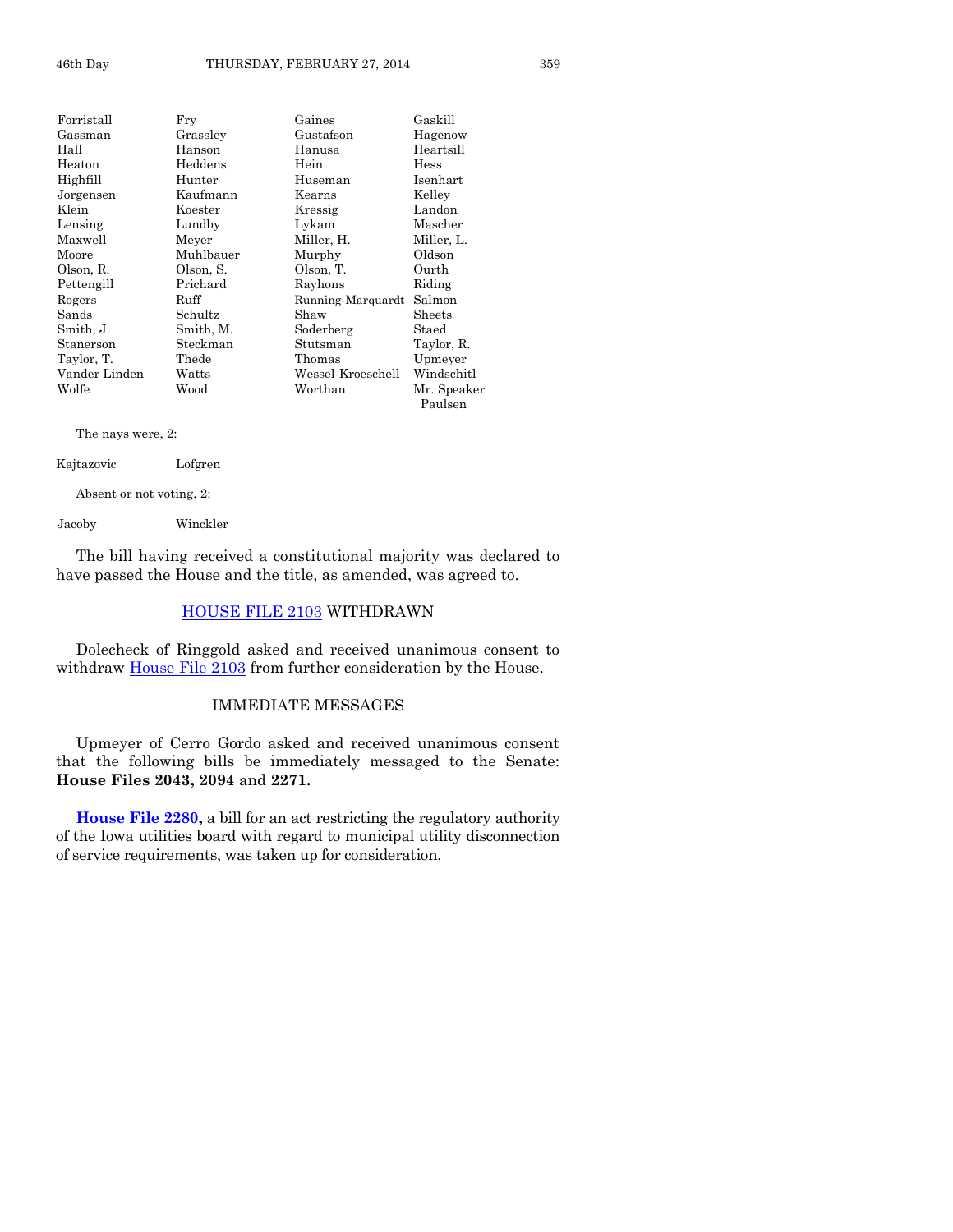Stanerson of Linn moved that the bill be read a last time now and placed upon its passage which motion prevailed and the bill was read a last time.

On the question "Shall the bill pass?" ([H.F. 2280\)](http://coolice.legis.iowa.gov/Cool-ICE/default.asp?Category=billinfo&Service=Billbook&frame=1&GA=85&hbill=HF2280)

The ayes were, 99:

| Abdul-Samad       | Alons         | Anderson      | Bacon     |
|-------------------|---------------|---------------|-----------|
| Baltimore         | Baudler       | Bearinger     | Berry     |
| Brandenburg       | <b>Byrnes</b> | Cohoon        | Costello  |
| Cownie            | Dawson        | Deyoe         | Dolecheck |
| Drake             | Dunkel        | Fisher        | Forbes    |
| Forristall        | Fry           | Gaines        | Gaskill   |
| Gassman           | Grassley      | Gustafson     | Hagenow   |
| Hall              | Hanson        | Hanusa        | Heartsill |
| Heaton            | Heddens       | Hein          | Hess      |
| Highfill          | Hunter        | Huseman       | Isenhart  |
| Jorgensen         | Kajtazovic    | Kaufmann      | Kearns    |
| Kelley            | Klein         | Koester       | Kressig   |
| Landon            | Lensing       | Lofgren       | Lundby    |
| Lykam             | Mascher       | Maxwell       | Meyer     |
| Miller, H.        | Miller, L.    | Moore         | Muhlbauer |
| Murphy            | Oldson        | Olson, R.     | Olson, S. |
| Olson, T.         | Ourth         | Pettengill    | Prichard  |
| Rayhons           | Riding        | Rogers        | Ruff      |
| Running-Marquardt | Salmon        | Sands         | Schultz   |
| Shaw              | Sheets        | Smith, J.     | Smith, M. |
| Soderberg         | Staed         | Stanerson     | Steckman  |
| Stutsman          | Taylor, R.    | Taylor, T.    | Thede     |
| Thomas            | Upmeyer       | Vander Linden | Watts     |
| Wessel-Kroeschell | Winckler      | Windschitl    | Wolfe     |
| Wood              | Worthan       | Mr. Speaker   |           |
|                   |               | Paulsen       |           |

The nays were, none.

Absent or not voting, 1:

Jacoby

The bill having received a constitutional majority was declared to have passed the House and the title was agreed to.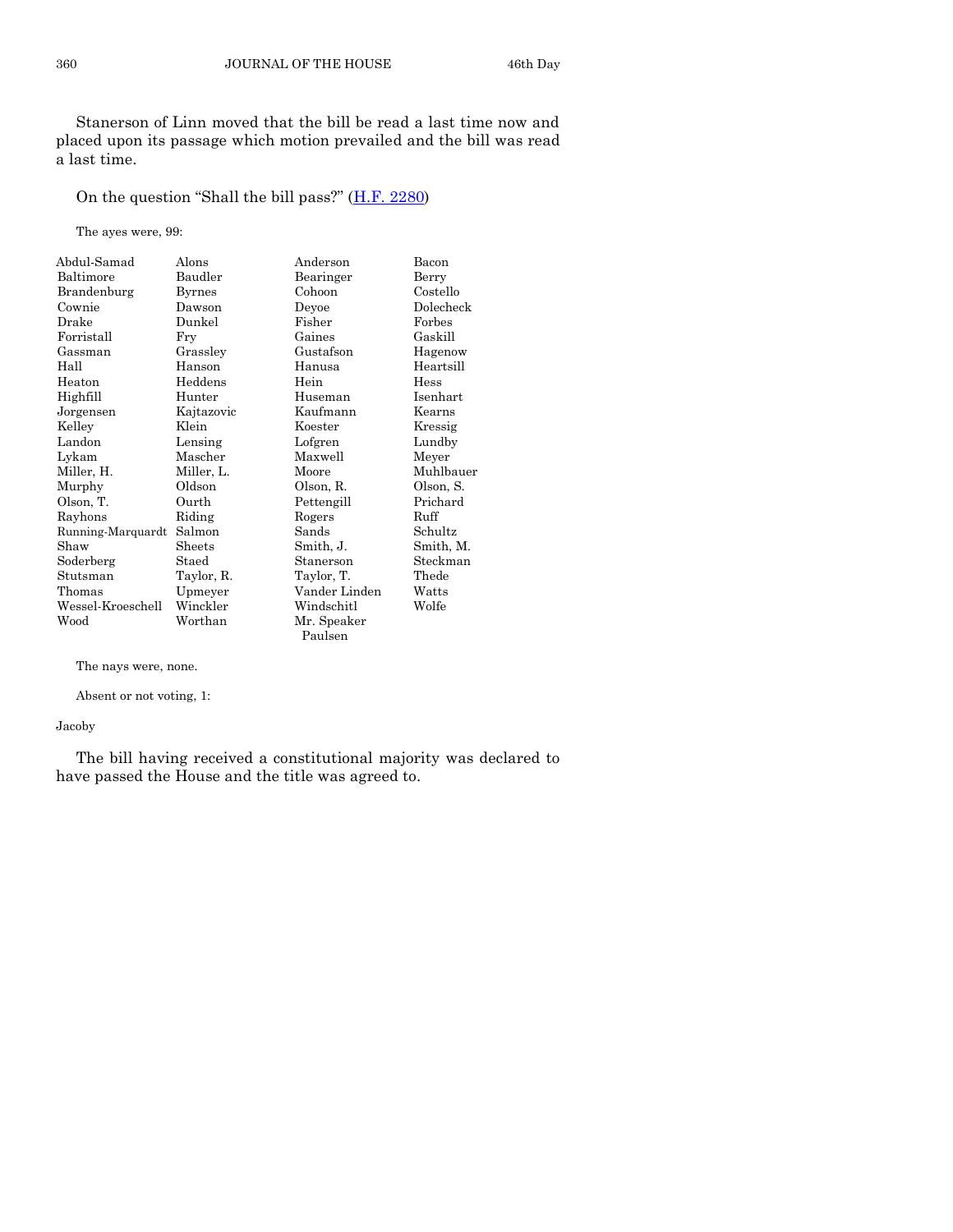**[House File 2347,](http://coolice.legis.iowa.gov/Cool-ICE/default.asp?Category=billinfo&Service=Billbook&frame=1&GA=85&hbill=HF2347)** a bill for an act relating to the definitions of mobile home park in the Iowa Code chapters concerning property tax on manufactured and mobile homes and for purposes of residential landlord and tenant laws, was taken up for consideration.

J. Smith of Dickinson in the chair at 9:57 a.m.

Sheets of Appanoose moved that the bill be read a last time now and placed upon its passage which motion prevailed and the bill was read a last time.

On the question "Shall the bill pass?"  $(H.F. 2347)$  $(H.F. 2347)$ 

The ayes were, 99:

| Abdul-Samad       | Alons             | Anderson                | Bacon      |
|-------------------|-------------------|-------------------------|------------|
| Baltimore         | Baudler           | Bearinger               | Berry      |
| Brandenburg       | <b>Byrnes</b>     | Cohoon                  | Costello   |
| Cownie            | Dawson            | Deyoe                   | Dolecheck  |
| Drake             | Dunkel            | Fisher                  | Forbes     |
| Forristall        | Fry               | Gaines                  | Gaskill    |
| Gassman           | Grassley          | Gustafson               | Hagenow    |
| Hall              | Hanson            | Hanusa                  | Heartsill  |
| Heaton            | Heddens           | Hein                    | Hess       |
| Highfill          | Hunter            | Huseman                 | Isenhart   |
| Jorgensen         | Kajtazovic        | Kaufmann                | Kearns     |
| Kelley            | Klein             | Koester                 | Kressig    |
| Landon            | Lensing           | Lofgren                 | Lundby     |
| Lykam             | Mascher           | Maxwell                 | Meyer      |
| Miller, H.        | Miller, L.        | Moore                   | Muhlbauer  |
| Murphy            | Oldson            | Olson, R.               | Olson, S.  |
| Olson, T.         | Ourth             | Paulsen, Spkr.          | Pettengill |
| Prichard          | Rayhons           | Riding                  | Rogers     |
| Ruff              | Running-Marquardt | Salmon                  | Sands      |
| Schultz           | Shaw              | Sheets                  | Smith, M.  |
| Soderberg         | Staed             | Stanerson               | Steckman   |
| Stutsman          | Taylor, R.        | Taylor, T.              | Thede      |
| Thomas            | Upmeyer           | Vander Linden           | Watts      |
| Wessel-Kroeschell | Winckler          | Windschitl              | Wolfe      |
| Wood              | Worthan           | Smith, J.,<br>Presiding |            |

The nays were, none.

Absent or not voting, 1:

Jacoby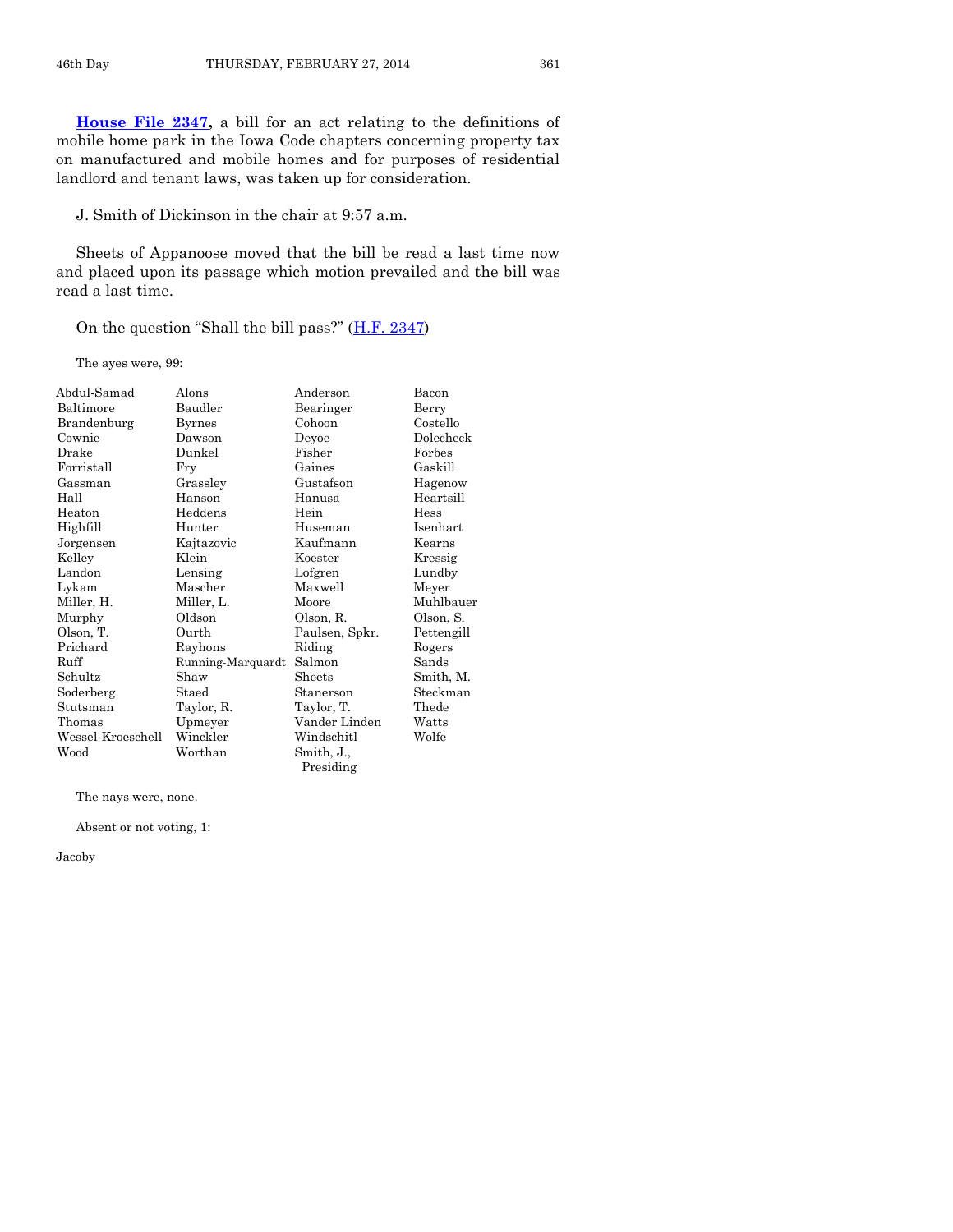The bill having received a constitutional majority was declared to have passed the House and the title was agreed to.

Speaker Paulsen in the chair at 10:06 a.m.

**[House File 2381,](http://coolice.legis.iowa.gov/Cool-ICE/default.asp?Category=billinfo&Service=Billbook&frame=1&GA=85&hbill=HF2381)** a bill for an act concerning the possession of firearm suppressors, was taken up for consideration.

Wessel-Kroeschell of Story asked and received unanimous consent to withdraw amendment  $H$ –[8043](http://coolice.legis.iowa.gov/Cool-ICE/default.asp?Category=billinfo&Service=Billbook&frame=1&GA=85&hbill=H8043) filed by her on February 26, 2014.

Windschitl of Harrison moved that the bill be read a last time now and placed upon its passage which motion prevailed and the bill was read a last time.

On the question "Shall the bill pass?" ([H.F. 2381\)](http://coolice.legis.iowa.gov/Cool-ICE/default.asp?Category=billinfo&Service=Billbook&frame=1&GA=85&hbill=HF2381)

The ayes were, 83:

| Alons         | Bacon      | Baltimore   | Baudler    |
|---------------|------------|-------------|------------|
| Bearinger     | Berry      | Brandenburg | Byrnes     |
| Cohoon        | Costello   | Cownie      | Dawson     |
| Deyoe         | Dolecheck  | Drake       | Dunkel     |
| Fisher        | Forbes     | Forristall  | Fry        |
| Gassman       | Grassley   | Gustafson   | Hagenow    |
| Hall          | Hanson     | Hanusa      | Heartsill  |
| Heaton        | Hein       | Hess        | Highfill   |
| Hunter        | Huseman    | Isenhart    | Jorgensen  |
| Kaufmann      | Kearns     | Klein       | Koester    |
| Kressig       | Landon     | Lofgren     | Lundby     |
| Lykam         | Maxwell    | Meyer       | Miller, H. |
| Miller, L.    | Moore      | Muhlbauer   | Murphy     |
| Olson, R.     | Olson, S.  | Olson, T.   | Ourth      |
| Pettengill    | Prichard   | Rayhons     | Riding     |
| Rogers        | Ruff       | Salmon      | Sands      |
| Schultz       | Shaw       | Sheets      | Smith, J.  |
| Smith, M.     | Soderberg  | Stanerson   | Stutsman   |
| Taylor, R.    | Taylor, T. | Thede       | Upmeyer    |
| Vander Linden | Watts      | Windschitl  | Wolfe      |
| Wood          | Worthan    | Mr. Speaker |            |
|               |            | Paulsen     |            |
|               |            |             |            |

The nays were, 16:

| Abdul-Samad | Anderson   | Gaines                  | Gaskill  |
|-------------|------------|-------------------------|----------|
| Heddens     | Kajtazovic | Kellev                  | Lensing  |
| Mascher     | Oldson     | Running-Marquardt Staed |          |
| Steckman    | Thomas     | Wessel-Kroeschell       | Winckler |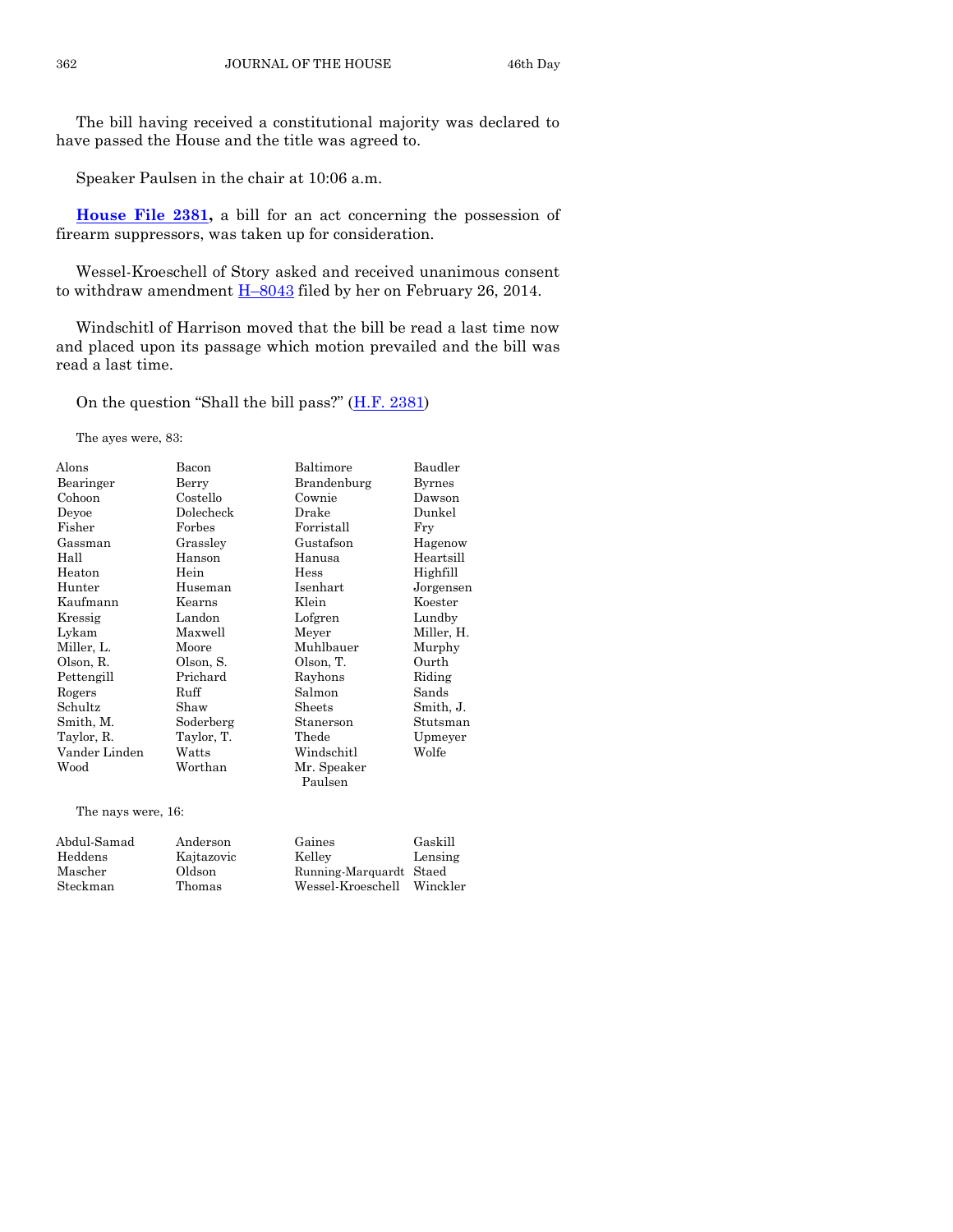Absent or not voting, 1:

#### Jacoby

The bill having received a constitutional majority was declared to have passed the House and the title was agreed to.

# [HOUSE FILE 384](http://coolice.legis.iowa.gov/Cool-ICE/default.asp?Category=billinfo&Service=Billbook&frame=1&GA=85&hbill=HF384) WITHDRAWN

Windschitl of Harrison asked and received unanimous consent to withdraw [House File 384](http://coolice.legis.iowa.gov/Cool-ICE/default.asp?Category=billinfo&Service=Billbook&frame=1&GA=85&hbill=HF384) from further consideration by the House.

# IMMEDIATE MESSAGES

Upmeyer of Cerro Gordo asked and received unanimous consent that the following bills be immediately messaged to the Senate: **House Files 2280, 2347** and **2381.**

On motion by Upmeyer of Cerro Gordo, the House was recessed at 10:41 a.m., until 3:00 p.m.

# AFTERNOON SESSION

The House reconvened at 3:04 p.m., Windschitl of Harrison in the chair.

# MESSAGES FROM THE SENATE

The following messages were received from the Senate:

Mr. Speaker: I am directed to inform your honorable body that the Senate has on February 27, 2014, passed the following bill in which the concurrence of the House is asked:

[Senate File 2263,](http://coolice.legis.iowa.gov/Cool-ICE/default.asp?Category=billinfo&Service=Billbook&frame=1&GA=85&hbill=SF2263) a bill for an act relating to county financing of certain projects by modifying provisions relating to authorization procedures for certain county projects.

Also: That the Senate has on February 27, 2014, passed the following bill in which the concurrence of the House is asked:

[Senate File 2266,](http://coolice.legis.iowa.gov/Cool-ICE/default.asp?Category=billinfo&Service=Billbook&frame=1&GA=85&hbill=SF2266) a bill for an act relating to the vehicle registration duties of county treasurers.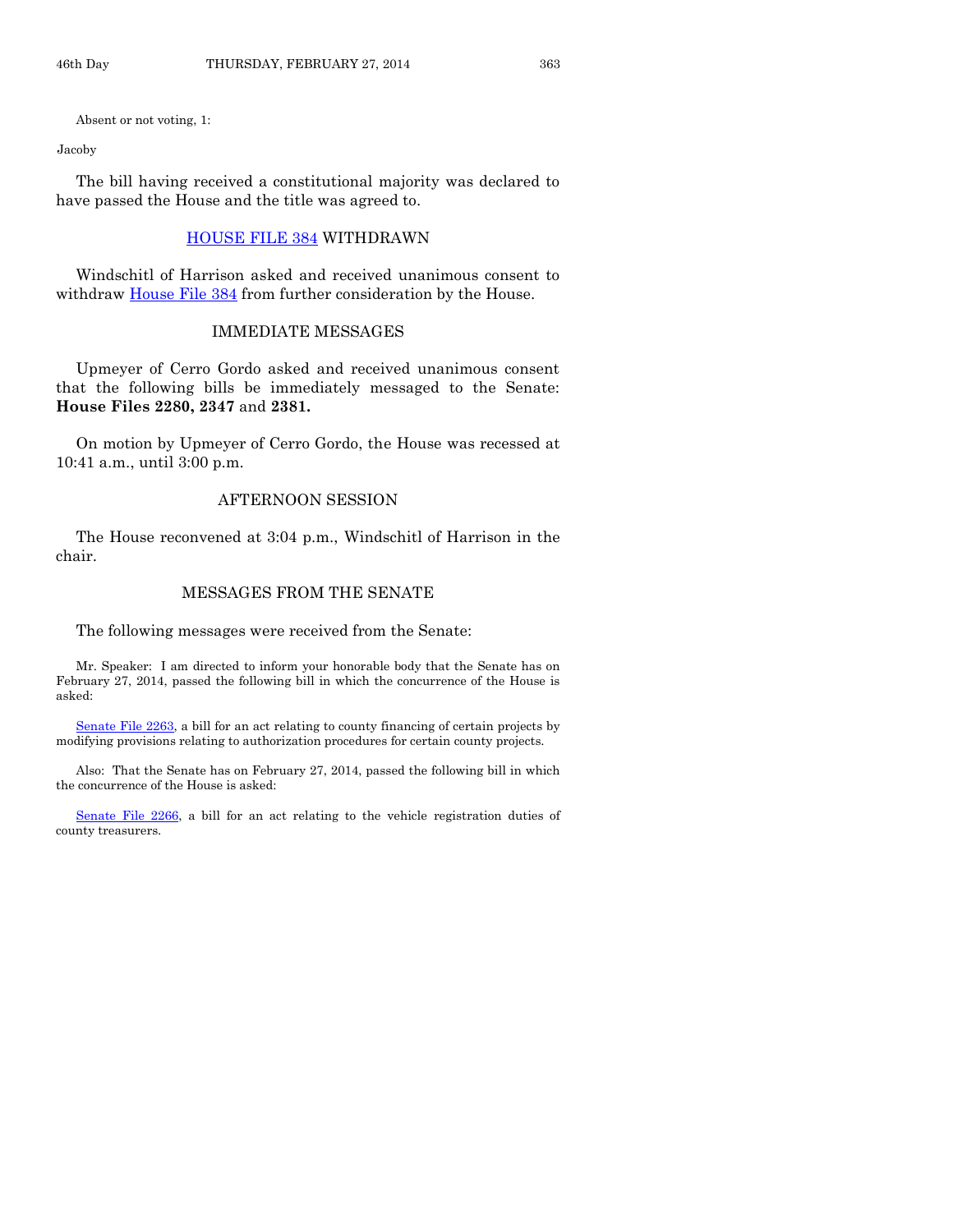Also: That the Senate has on February 27, 2014, passed the following bill in which the concurrence of the House is asked:

[Senate File 2271,](http://coolice.legis.iowa.gov/Cool-ICE/default.asp?Category=billinfo&Service=Billbook&frame=1&GA=85&hbill=SF2271) a bill for an act relating to the duties and authority of the college student aid commission relating to the registration of certain postsecondary schools, to interstate reciprocity agreements, and to registration fees collected by the commission.

Also: That the Senate has on February 27, 2014, passed the following bill in which the concurrence of the House is asked:

[Senate File 2273,](http://coolice.legis.iowa.gov/Cool-ICE/default.asp?Category=billinfo&Service=Billbook&frame=1&GA=85&hbill=SF2273) a bill for an act allowing the holders of interests in certain entities eligible to hold agricultural land to be elected as trustees of drainage or levee districts.

Also: That the Senate has on February 27, 2014, passed the following bill in which the concurrence of the House is asked:

[Senate File 2280,](http://coolice.legis.iowa.gov/Cool-ICE/default.asp?Category=billinfo&Service=Billbook&frame=1&GA=85&hbill=SF2280) a bill for an act requiring the chief information officer to implement a confidential common database in conjunction with state agencies involved with administering or verifying eligibility for public benefits programs.

Also: That the Senate has on February 27, 2014, passed the following bill in which the concurrence of the House is asked:

[Senate File 2283,](http://coolice.legis.iowa.gov/Cool-ICE/default.asp?Category=billinfo&Service=Billbook&frame=1&GA=85&hbill=SF2283) a bill for an act providing a procedure for the escheatment of United States savings bonds presumed abandoned.

Also: That the Senate has on February 27, 2014, passed the following bill in which the concurrence of the House is asked:

[Senate File 2291,](http://coolice.legis.iowa.gov/Cool-ICE/default.asp?Category=billinfo&Service=Billbook&frame=1&GA=85&hbill=SF2291) a bill for an act providing an exemption from registration fees for certain new completed motor vehicles purchased by an equipment dealer for modification and resale.

Also: That the Senate has on February 27, 2014, passed the following bill in which the concurrence of the House is asked:

[Senate File 2297,](http://coolice.legis.iowa.gov/Cool-ICE/default.asp?Category=billinfo&Service=Billbook&frame=1&GA=85&hbill=SF2297) a bill for an act relating to the criminal transmission of a contagious or infectious disease, providing penalties, and including effective date provisions.

Also: That the Senate has on February 27, 2014, passed the following bill in which the concurrence of the House is asked:

[Senate File 2300,](http://coolice.legis.iowa.gov/Cool-ICE/default.asp?Category=billinfo&Service=Billbook&frame=1&GA=85&hbill=SF2300) a bill for an act relating to the regulation of snowmobiles, and making penalties applicable.

Also: That the Senate has on February 27, 2014, passed the following bill in which the concurrence of the House is asked:

[Senate File 2302,](http://coolice.legis.iowa.gov/Cool-ICE/default.asp?Category=billinfo&Service=Billbook&frame=1&GA=85&hbill=SF2302) a bill for an act modifying provisions relating to the appointment of the executive director of the Iowa telecommunications and technology commission.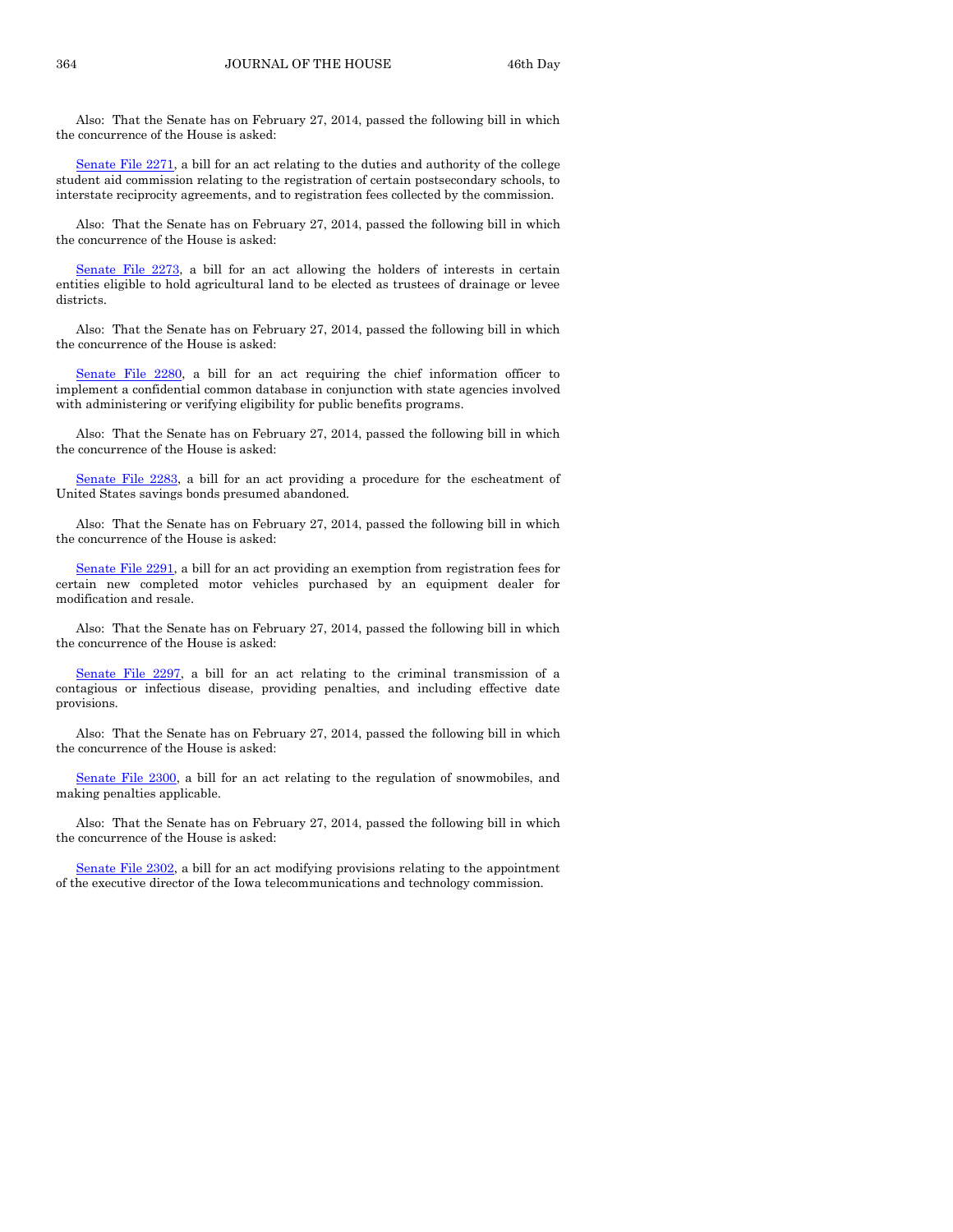Also: That the Senate has on February 27, 2014, passed the following bill in which the concurrence of the House is asked:

[Senate File 2303,](http://coolice.legis.iowa.gov/Cool-ICE/default.asp?Category=billinfo&Service=Billbook&frame=1&GA=85&hbill=SF2303) a bill for an act providing for the establishment of a uniform statewide emergency outdoor warning system task force.

Also: That the Senate has on February 27, 2014, passed the following bill in which the concurrence of the House is asked:

[Senate File 2305,](http://coolice.legis.iowa.gov/Cool-ICE/default.asp?Category=billinfo&Service=Billbook&frame=1&GA=85&hbill=SF2305) a bill for an act relating to emergency management assistance in a disaster emergency concerning mutual aid arrangements and agreements.

Also: That the Senate has on February 27, 2014, passed the following bill in which the concurrence of the House is asked:

[Senate File 2311,](http://coolice.legis.iowa.gov/Cool-ICE/default.asp?Category=billinfo&Service=Billbook&frame=1&GA=85&hbill=SF2311) a bill for an act relating to the criminal offenses of enticing a minor, prostitution, sexual exploitation of a minor, and human trafficking, providing for a fee, and including effective date and applicability provisions.

Also: That the Senate has on February 27, 2014, passed the following bill in which the concurrence of the House is asked:

[Senate File 2312,](http://coolice.legis.iowa.gov/Cool-ICE/default.asp?Category=billinfo&Service=Billbook&frame=1&GA=85&hbill=SF2312) a bill for an act relating to the continued effect of terms, conditions, covenants, and provisions contained in documents and instruments creating or regulating multiple housing cooperatives and horizontal property regimes and including applicability provisions.

Also: That the Senate has on February 27, 2014, passed the following bill in which the concurrence of the House is asked:

[Senate File 2313,](http://coolice.legis.iowa.gov/Cool-ICE/default.asp?Category=billinfo&Service=Billbook&frame=1&GA=85&hbill=SF2313) a bill for an act relating to the removal of clerks of the district court.

Also: That the Senate has on February 27, 2014, passed the following bill in which the concurrence of the House is asked:

[Senate File 2315,](http://coolice.legis.iowa.gov/Cool-ICE/default.asp?Category=billinfo&Service=Billbook&frame=1&GA=85&hbill=SF2315) a bill for an act relating to the scope and nature of use restrictions on land.

Also: That the Senate has on February 27, 2014, passed the following bill in which the concurrence of the House is asked:

[Senate File 2319,](http://coolice.legis.iowa.gov/Cool-ICE/default.asp?Category=billinfo&Service=Billbook&frame=1&GA=85&hbill=SF2319) a bill for an act relating to improving student literacy skills, including addressing dyslexia, and providing teacher assistance.

Also: That the Senate has on February 27, 2014, passed the following bill in which the concurrence of the House is asked:

[Senate File 2322,](http://coolice.legis.iowa.gov/Cool-ICE/default.asp?Category=billinfo&Service=Billbook&frame=1&GA=85&hbill=SF2322) a bill for an act relating to services provided through the department of human services for children who have been adjudicated and establishing a state training school for delinquent females and including effective date provisions.

MICHAEL E. MARSHALL, Secretary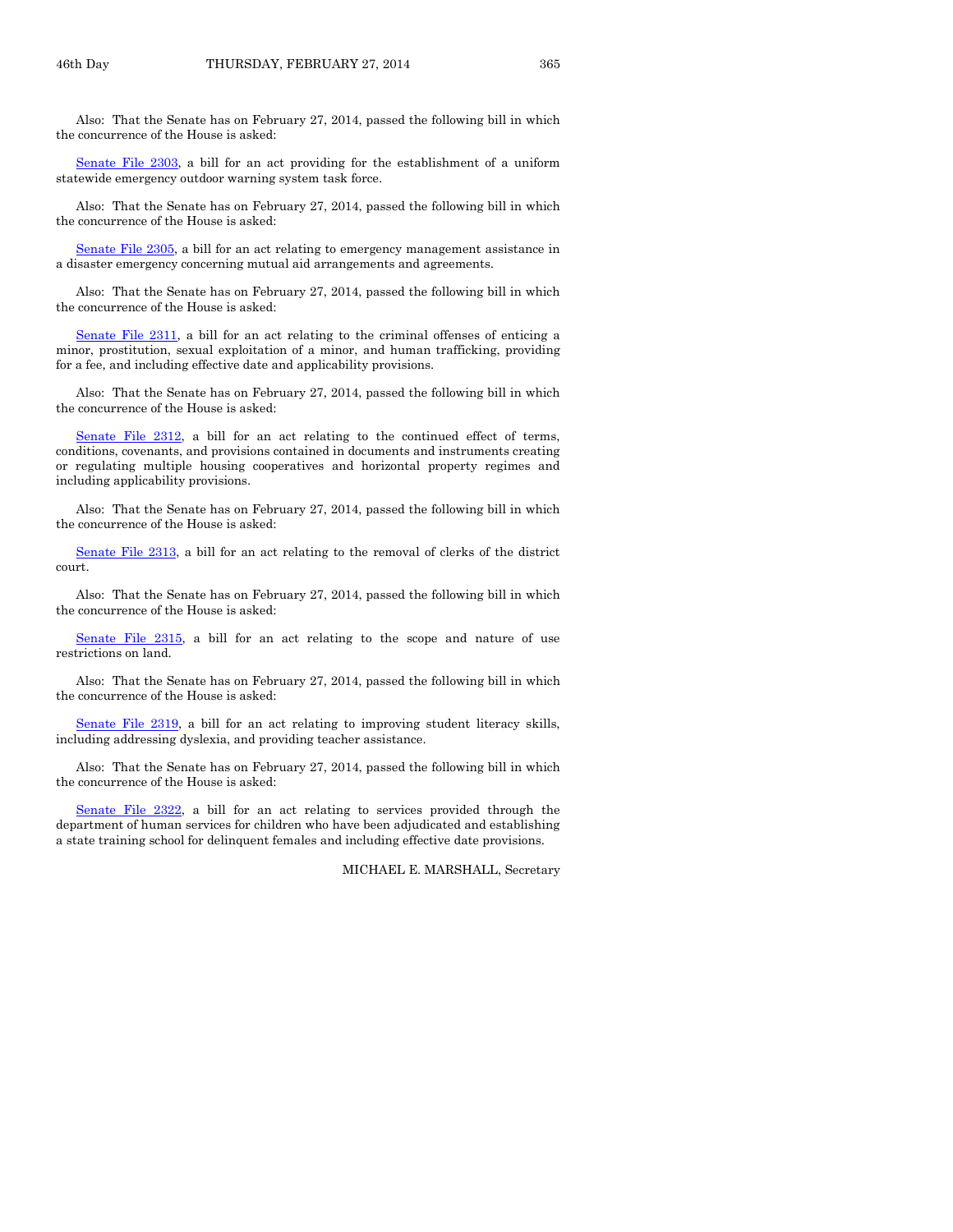# INTRODUCTION OF BILLS

**[House File 2426,](http://coolice.legis.iowa.gov/Cool-ICE/default.asp?Category=billinfo&Service=Billbook&frame=1&GA=85&hbill=HF2426)** by Prichard, a bill for an act relating to small farm operations producing vegetables or fruit, including by establishing programs to support production and marketing, a preference for government entities when purchasing food, a tax credit and appropriation, and a property tax exemption, and including applicability date provisions.

Read first time and referred to committee on **Agriculture.**

**[House File 2427,](http://coolice.legis.iowa.gov/Cool-ICE/default.asp?Category=billinfo&Service=Billbook&frame=1&GA=85&hbill=HF2427)** by committee on Agriculture, a bill for an act relating to corn promotion, including special referendums, the assessment of a checkoff, and the creation of a task force, and making penalties applicable.

Read first time and placed on the **calendar.**

**[House File 2428,](http://coolice.legis.iowa.gov/Cool-ICE/default.asp?Category=billinfo&Service=Billbook&frame=1&GA=85&hbill=HF2428)** by committee on Economic Growth, a bill for an act providing for the reorganization of the Code provisions relating to the Iowa finance authority, revising and eliminating programs, including the beginning farm loan program, providing for existing tax credits, providing for the powers and duties of the authority, and including effective date provisions.

Read first time and referred to committee on **Ways and Means.**

**[House File 2429,](http://coolice.legis.iowa.gov/Cool-ICE/default.asp?Category=billinfo&Service=Billbook&frame=1&GA=85&hbill=HF2429)** by committee on Judiciary, a bill for an act relating to Iowa's operating-while-intoxicated law and license revocations, temporary restricted licenses, and ignition interlock devices.

Read first time and placed on the **calendar.**

# SENATE MESSAGES CONSIDERED

**[Senate File 2273,](http://coolice.legis.iowa.gov/Cool-ICE/default.asp?Category=billinfo&Service=Billbook&frame=1&GA=85&hbill=SF2273)** by committee on Agriculture, a bill for an act allowing the holders of interests in certain entities eligible to hold agricultural land to be elected as trustees of drainage or levee districts.

Read first time and referred to committee on **Agriculture.**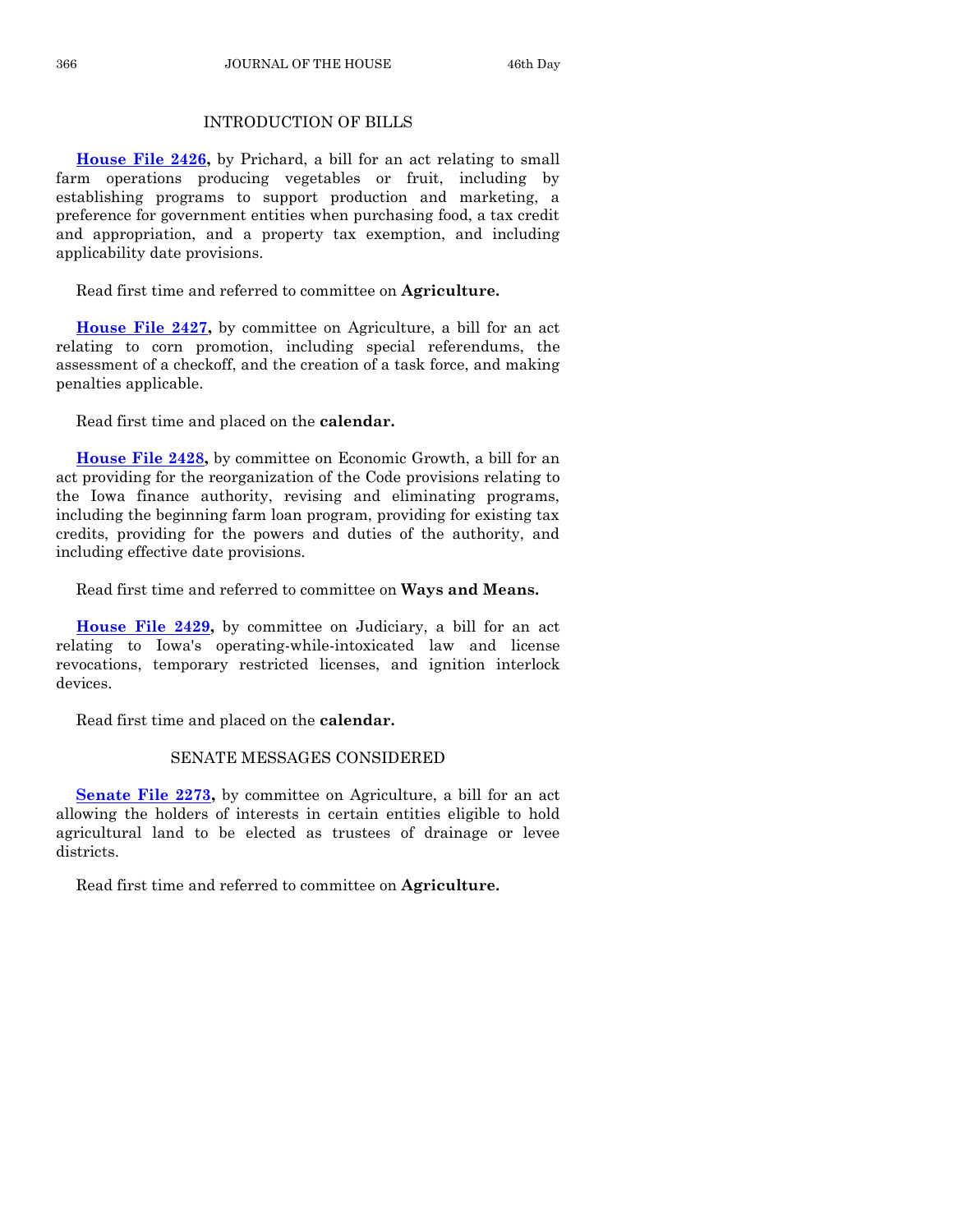**[Senate File 2297,](http://coolice.legis.iowa.gov/Cool-ICE/default.asp?Category=billinfo&Service=Billbook&frame=1&GA=85&hbill=SF2297)** by committee on Judiciary, a bill for an act relating to the criminal transmission of a contagious or infectious disease, providing penalties, and including effective date provisions.

Read first time and referred to committee on **Judiciary.**

**[Senate File 2302,](http://coolice.legis.iowa.gov/Cool-ICE/default.asp?Category=billinfo&Service=Billbook&frame=1&GA=85&hbill=SF2302)** by committee on State Government, a bill for an act modifying provisions relating to the appointment of the executive director of the Iowa telecommunications and technology commission.

Read a first time and **passed on file.**

**[Senate File 2305,](http://coolice.legis.iowa.gov/Cool-ICE/default.asp?Category=billinfo&Service=Billbook&frame=1&GA=85&hbill=SF2305)** by committee on State Government, a bill for an act relating to emergency management assistance in a disaster emergency concerning mutual aid arrangements and agreements.

Read a first time and **passed on file.**

**[Senate File 2312,](http://coolice.legis.iowa.gov/Cool-ICE/default.asp?Category=billinfo&Service=Billbook&frame=1&GA=85&hbill=SF2312)** by committee on Judiciary, a bill for an act relating to the continued effect of terms, conditions, covenants, and provisions contained in documents and instruments creating or regulating multiple housing cooperatives and horizontal property regimes and including applicability provisions.

Read first time and referred to committee on **Judiciary.**

**[Senate File 2313,](http://coolice.legis.iowa.gov/Cool-ICE/default.asp?Category=billinfo&Service=Billbook&frame=1&GA=85&hbill=SF2313)** by committee on Judiciary, a bill for an act relating to the removal of clerks of the district court.

Read first time and referred to committee on **Judiciary.**

[Senate File 2315,](http://coolice.legis.iowa.gov/Cool-ICE/default.asp?Category=billinfo&Service=Billbook&frame=1&GA=85&hbill=SF2315) by committee on Judiciary, a bill for an act relating to the scope and nature of use restrictions on land.

Read a first time and **passed on file.**

# [SENATE FILE 2056](http://coolice.legis.iowa.gov/Cool-ICE/default.asp?Category=billinfo&Service=Billbook&frame=1&GA=85&hbill=SF2056) REFERRED

The Speaker announced that [Senate File 2056,](http://coolice.legis.iowa.gov/Cool-ICE/default.asp?Category=billinfo&Service=Billbook&frame=1&GA=85&hbill=SF2056) previously referred to committee on **Education** was **passed on file**.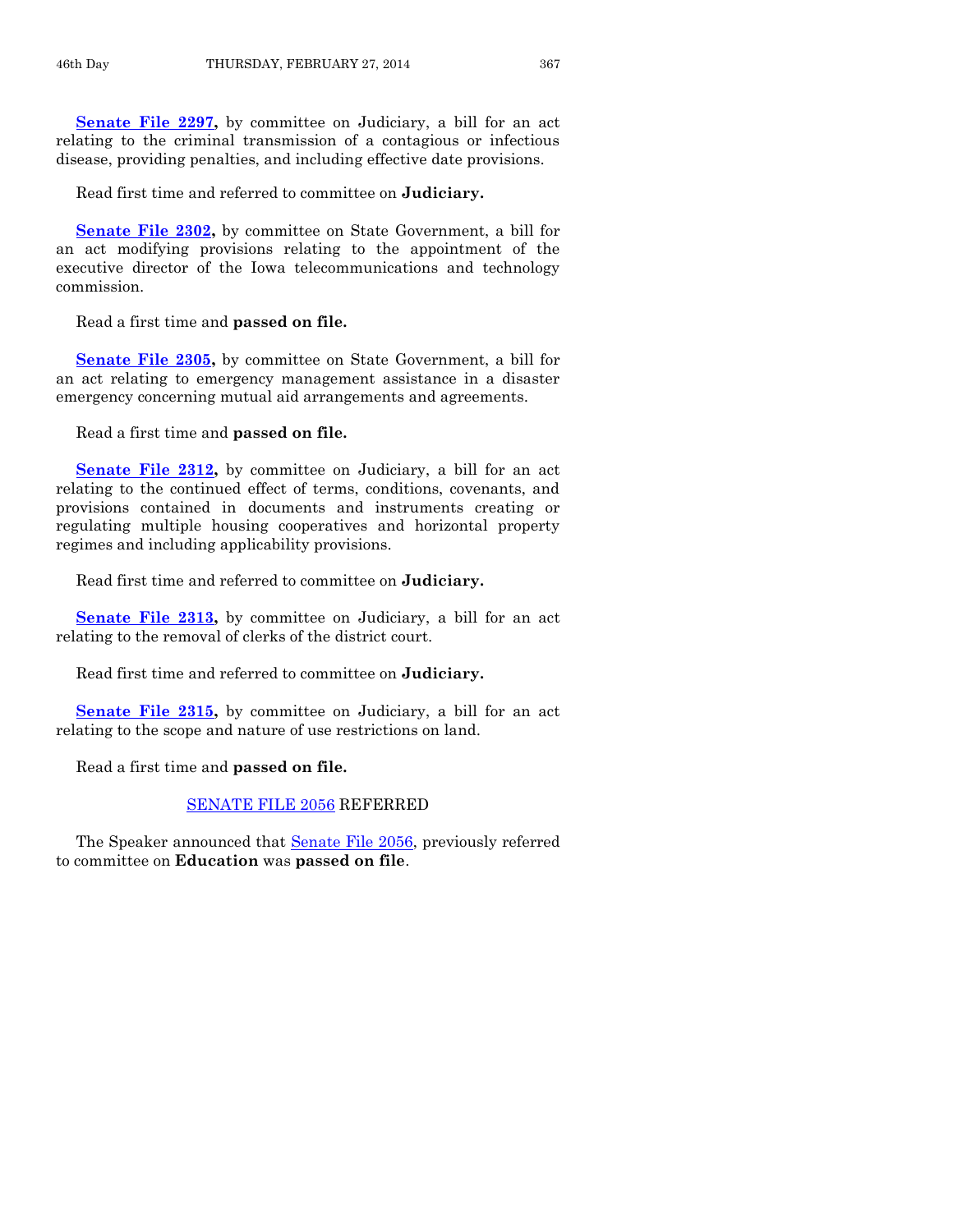# [SENATE FILE 2168](http://coolice.legis.iowa.gov/Cool-ICE/default.asp?Category=billinfo&Service=Billbook&frame=1&GA=85&hbill=SF2168) REFERRED

The Speaker announced that [Senate File 2168,](http://coolice.legis.iowa.gov/Cool-ICE/default.asp?Category=billinfo&Service=Billbook&frame=1&GA=85&hbill=SF2168) previously referred to committee on **Judiciary** was **passed on file**.

# [SENATE FILE 2169](http://coolice.legis.iowa.gov/Cool-ICE/default.asp?Category=billinfo&Service=Billbook&frame=1&GA=85&hbill=SF2169) REFERRED

The Speaker announced that [Senate File 2169,](http://coolice.legis.iowa.gov/Cool-ICE/default.asp?Category=billinfo&Service=Billbook&frame=1&GA=85&hbill=SF2169) previously referred to committee on **Judiciary** was **passed on file**.

# EXPLANATION OF VOTE

On February 27, 2014, I inadvertently voted "aye" on [House File](http://coolice.legis.iowa.gov/Cool-ICE/default.asp?Category=billinfo&Service=Billbook&frame=1&GA=85&hbill=HF2094)  [2094](http://coolice.legis.iowa.gov/Cool-ICE/default.asp?Category=billinfo&Service=Billbook&frame=1&GA=85&hbill=HF2094), I meant to vote "nay".

# H. MILLER of Webster

# CONFERENCE COMMITTEE REPORT FILED

MR. SPEAKER: The Chief Clerk of the House respectfully reports that the conference committee report on the following bill has been received and is on file in the office of the Chief Clerk.

# CARMINE BOAL Chief Clerk of the House

[House File 381](http://coolice.legis.iowa.gov/Cool-ICE/default.asp?Category=billinfo&Service=Billbook&frame=1&GA=85&hbill=HF381)**,** a bill for an act concerning restrictions on dosage amounts for phenylbutazone in certain horse races.

ON THE PART OF THE HOUSE: ON THE PART OF THE SENATE:

QUENTIN STANERSON, CHAIR JEFF DANIELSON, CHAIR DENNIS COHOON RICK BERTRAND BRUCE HUNTER TOD R. BOWMAN JEFF SMITH WALLY E. HORN GUY VANDER LINDEN SCHANGER SCHNI

CHARLES SCHNEIDER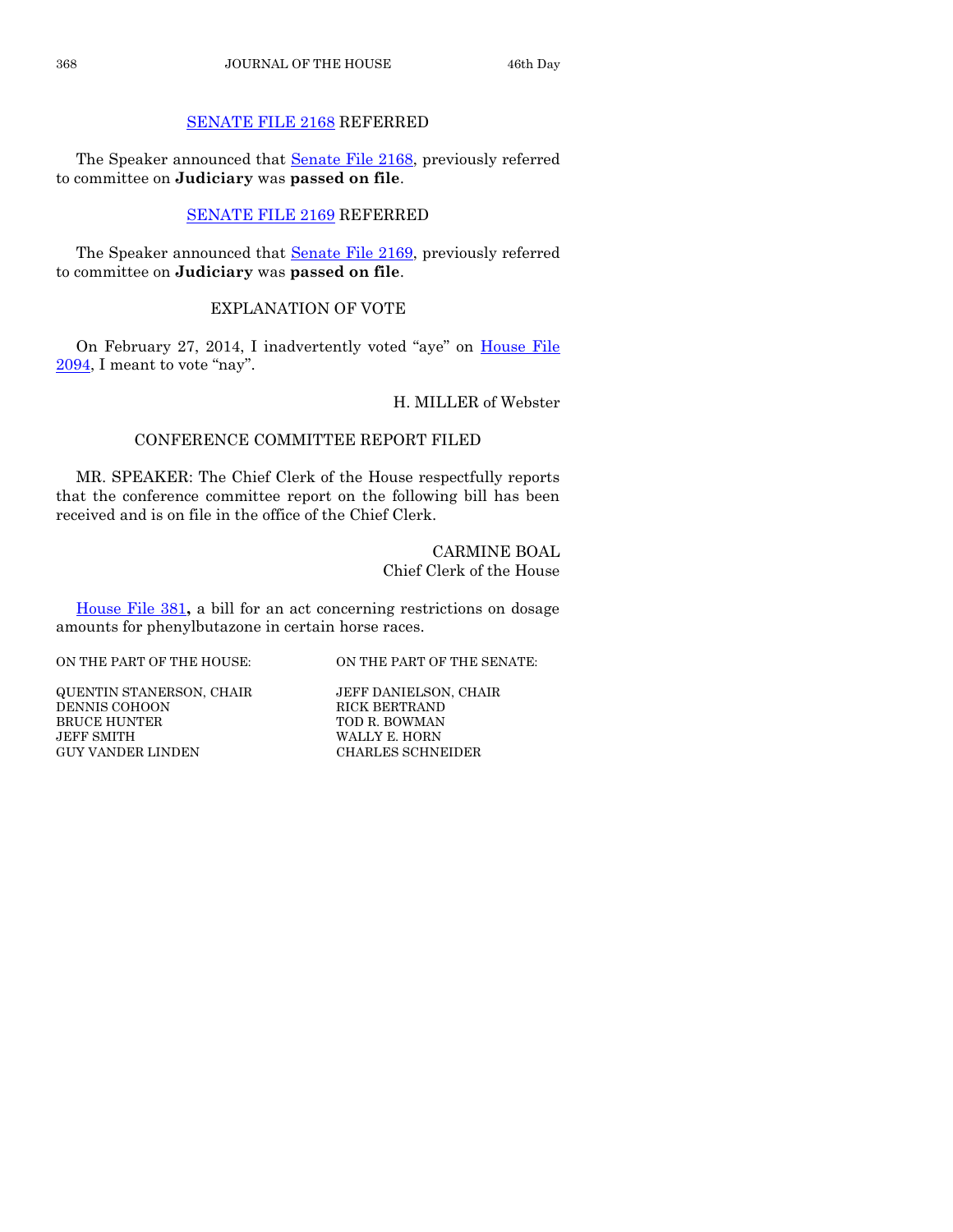# HOUSE STUDY BILL COMMITTEE ASSIGNMENTS

# **[H.S.B. 667](http://coolice.legis.iowa.gov/Cool-ICE/default.asp?Category=billinfo&Service=Billbook&frame=1&GA=85&hbill=HSB667) Ways and Means**

Relating to funding of unified law enforcement districts, legalizing certain district budgets, and including effective date and retroactive applicability provisions.

#### **[H.S.B. 668](http://coolice.legis.iowa.gov/Cool-ICE/default.asp?Category=billinfo&Service=Billbook&frame=1&GA=85&hbill=HSB668) Ways and Means**

Relating to the approval and imposition of the facilities property tax levy and the equipment replacement and program sharing property tax levy for a merged area and including effective date and applicability provisions.

# **[H.S.B. 669](http://coolice.legis.iowa.gov/Cool-ICE/default.asp?Category=billinfo&Service=Billbook&frame=1&GA=85&hbill=HSB669) Ways and Means**

Exempting from the sales tax the sales price of a diesel fuel trailer or seed tender used primarily in agricultural production.

# SUBCOMMITTEE ASSIGNMENTS

#### **[House File 2054](http://coolice.legis.iowa.gov/Cool-ICE/default.asp?Category=billinfo&Service=Billbook&frame=1&GA=85&hbill=HF2054)**

Commerce: Cownie, Chair; Hall and Soderberg.

#### **[House File 2336](http://coolice.legis.iowa.gov/Cool-ICE/default.asp?Category=billinfo&Service=Billbook&frame=1&GA=85&hbill=HF2336)**

Commerce: Cownie, Chair; Kressig and Soderberg.

#### **[House File 2337](http://coolice.legis.iowa.gov/Cool-ICE/default.asp?Category=billinfo&Service=Billbook&frame=1&GA=85&hbill=HF2337)**

Commerce: Cownie, Chair; Soderberg and Lykam.

#### **[House File 2341](http://coolice.legis.iowa.gov/Cool-ICE/default.asp?Category=billinfo&Service=Billbook&frame=1&GA=85&hbill=HF2341)**

Commerce: Cownie, Chair; Ourth and Soderberg.

# **[House File 2391](http://coolice.legis.iowa.gov/Cool-ICE/default.asp?Category=billinfo&Service=Billbook&frame=1&GA=85&hbill=HF2391)**

Commerce: Cownie, Chair; Kressig and Soderberg.

#### **[House File 2393](http://coolice.legis.iowa.gov/Cool-ICE/default.asp?Category=billinfo&Service=Billbook&frame=1&GA=85&hbill=HF2393)**

Commerce: Pettengill, Chair; Landon and Lykam.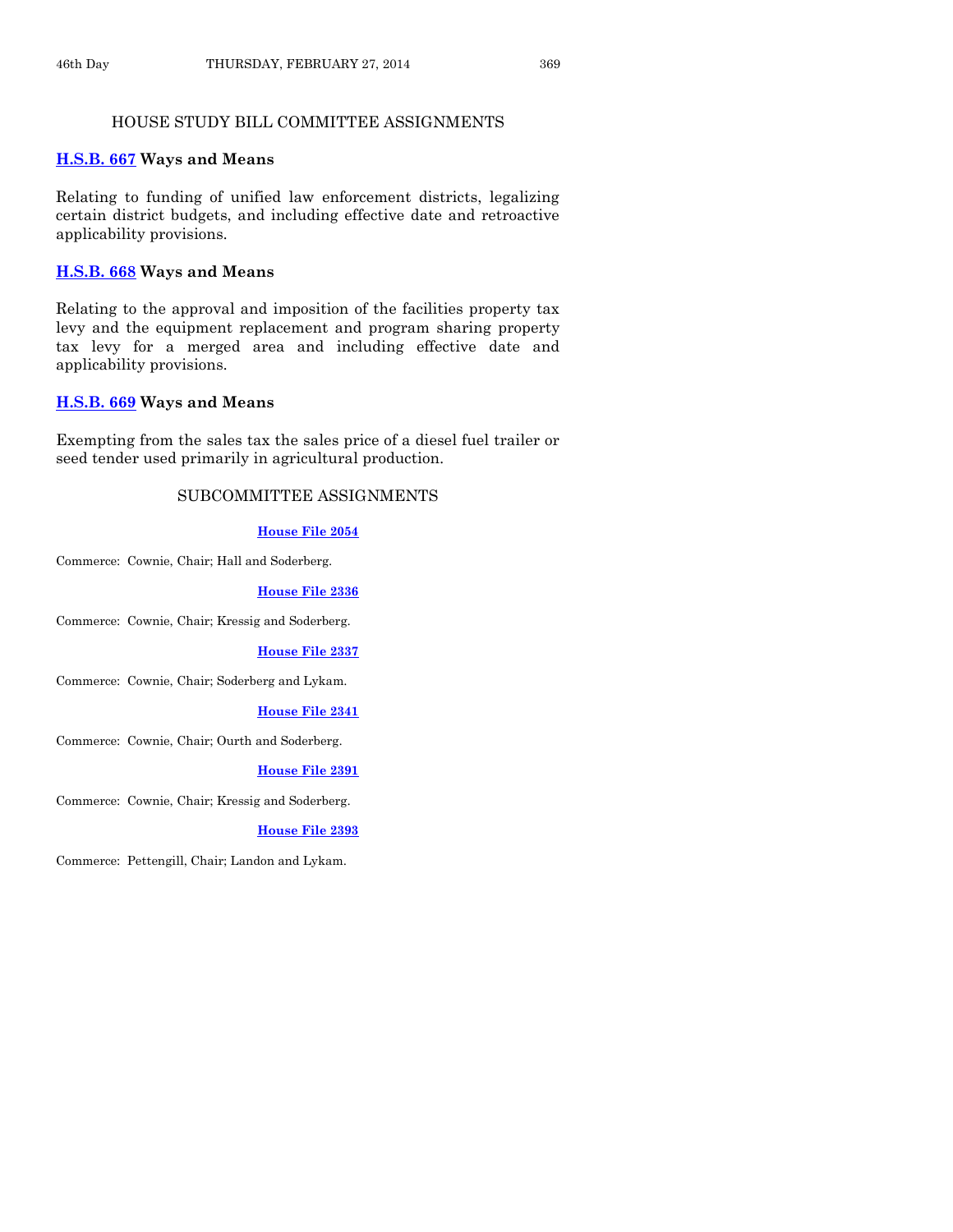# **[House File 2413](http://coolice.legis.iowa.gov/Cool-ICE/default.asp?Category=billinfo&Service=Billbook&frame=1&GA=85&hbill=HF2413)**

Labor: Jorgensen, Chair; Forristall and Hunter.

# **[Senate File 2090](http://coolice.legis.iowa.gov/Cool-ICE/default.asp?Category=billinfo&Service=Billbook&frame=1&GA=85&hbill=SF2090)**

Human Resources: L. Miller, Chair; Abdul-Samad and Forristall.

# **[Senate File 2091](http://coolice.legis.iowa.gov/Cool-ICE/default.asp?Category=billinfo&Service=Billbook&frame=1&GA=85&hbill=SF2091)**

Judiciary: Brandenburg, Chair; Gassman and Prichard.

# **[Senate File 2095](http://coolice.legis.iowa.gov/Cool-ICE/default.asp?Category=billinfo&Service=Billbook&frame=1&GA=85&hbill=SF2095)**

Judiciary: Heaton, Chair; Hess and Wessel-Kroeschell.

#### **[Senate File 2118](http://coolice.legis.iowa.gov/Cool-ICE/default.asp?Category=billinfo&Service=Billbook&frame=1&GA=85&hbill=SF2118)**

Judiciary: Kaufmann, Chair; Baltimore and Meyer.

#### **[Senate File 2121](http://coolice.legis.iowa.gov/Cool-ICE/default.asp?Category=billinfo&Service=Billbook&frame=1&GA=85&hbill=SF2121)**

Public Safety: Fry, Chair; Sands and Wolfe.

# **[Senate File 2187](http://coolice.legis.iowa.gov/Cool-ICE/default.asp?Category=billinfo&Service=Billbook&frame=1&GA=85&hbill=SF2187)**

Public Safety: Shaw, Chair; Brandenburg and R. Olson.

# **[Senate File 2199](http://coolice.legis.iowa.gov/Cool-ICE/default.asp?Category=billinfo&Service=Billbook&frame=1&GA=85&hbill=SF2199)**

Judiciary: Hagenow, Chair; Anderson and Hess.

# **[Senate File 2201](http://coolice.legis.iowa.gov/Cool-ICE/default.asp?Category=billinfo&Service=Billbook&frame=1&GA=85&hbill=SF2201)**

Judiciary: Baltimore, Chair; Heartsill and Wolfe.

# **[Senate File 2211](http://coolice.legis.iowa.gov/Cool-ICE/default.asp?Category=billinfo&Service=Billbook&frame=1&GA=85&hbill=SF2211)**

Judiciary: Heartsill, Chair; Alons and Wolfe.

# **[Senate File 2226](http://coolice.legis.iowa.gov/Cool-ICE/default.asp?Category=billinfo&Service=Billbook&frame=1&GA=85&hbill=SF2226)**

Education: L. Miller, Chair; Abdul-Samad and Hanusa.

# **[Senate File 2241](http://coolice.legis.iowa.gov/Cool-ICE/default.asp?Category=billinfo&Service=Billbook&frame=1&GA=85&hbill=SF2241)**

Judiciary: Hagenow, Chair; Dawson and Windschitl.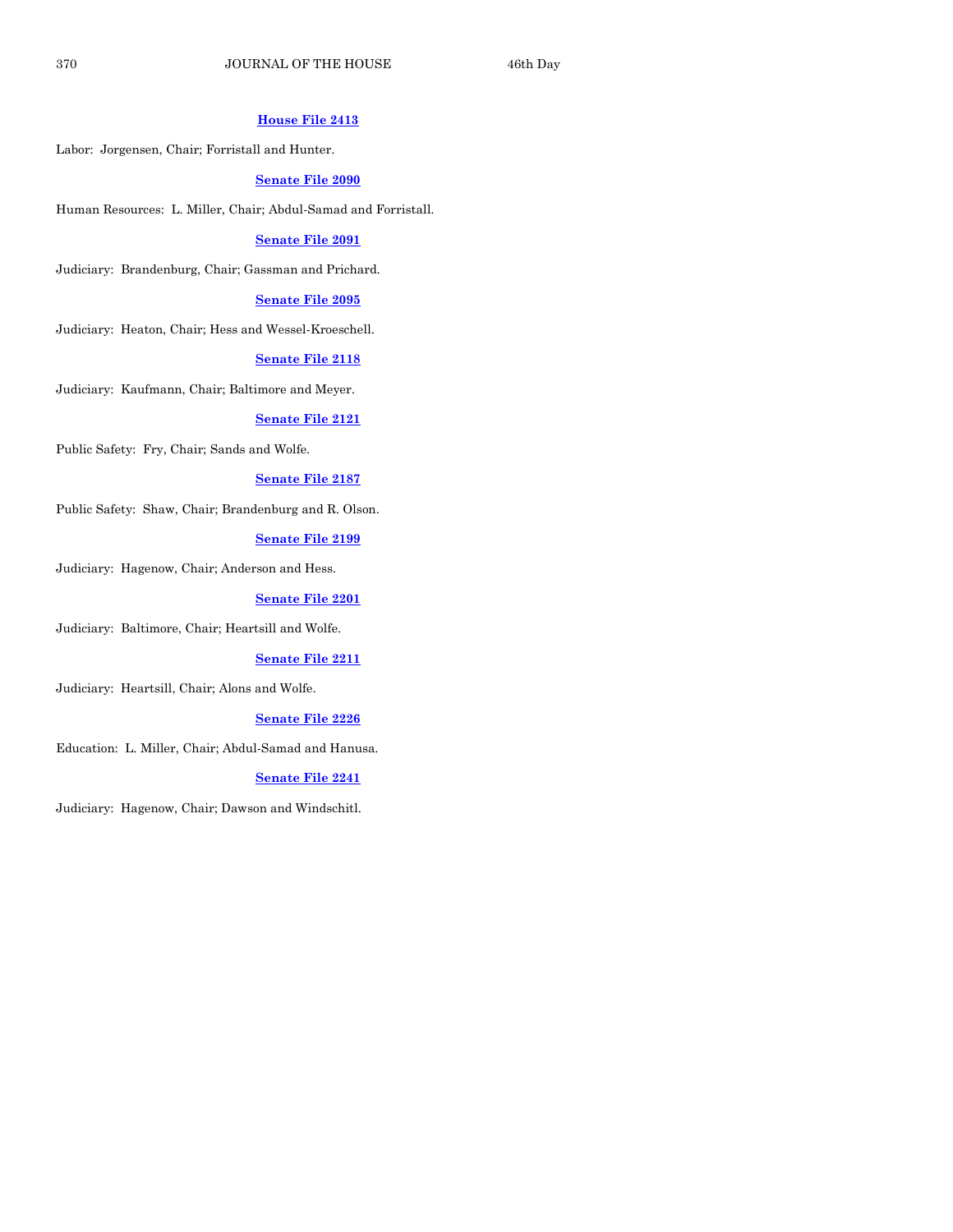#### **[Senate File 2251](http://coolice.legis.iowa.gov/Cool-ICE/default.asp?Category=billinfo&Service=Billbook&frame=1&GA=85&hbill=SF2251)**

Human Resources: Heaton, Chair; Costello and Dawson.

#### **[Senate File 2252](http://coolice.legis.iowa.gov/Cool-ICE/default.asp?Category=billinfo&Service=Billbook&frame=1&GA=85&hbill=SF2252)**

Human Resources: Hess, Chair; Heaton and Hunter.

# **[Senate File 2257](http://coolice.legis.iowa.gov/Cool-ICE/default.asp?Category=billinfo&Service=Billbook&frame=1&GA=85&hbill=SF2257)**

Education: Forristall, Chair; Cohoon and Stanerson.

#### **[Senate File 2259](http://coolice.legis.iowa.gov/Cool-ICE/default.asp?Category=billinfo&Service=Billbook&frame=1&GA=85&hbill=SF2259)**

Public Safety: Klein, Chair; Anderson and Fry.

#### RESOLUTIONS FILED

**[H.R. 109,](http://coolice.legis.iowa.gov/Cool-ICE/default.asp?Category=billinfo&Service=Billbook&frame=1&GA=85&hbill=HR109)** by Heartsill, Salmon, Gassman, Windschitl, Jorgensen, Shaw, R. Taylor, Watts, Gustafson, Alons, Riding, Ourth, Rogers, Koester, Dolecheck, Brandenburg, Bacon, Costello, Sheets, Fisher, Fry, Thede, Lofgren, Dawson, Hagenow, Dunkel, Berry, Abdul-Samad, Gaines, Maxwell, Klein, Pettengill, Grassley, Soderberg, Forbes, Sands, Heaton, Schultz, Landon, Rayhons, Drake, and Muhlbauer, a resolution recognizing February 10, 2014, as the 60th anniversary of the introduction of federal legislation to add the words, "under God," to the United States Pledge of Allegiance.

Laid over under **Rule 25.**

**[H.R. 110,](http://coolice.legis.iowa.gov/Cool-ICE/default.asp?Category=billinfo&Service=Billbook&frame=1&GA=85&hbill=HR110)** by Hess and Thede, a resolution recognizing March 2014 as Iowa Women's History Month.

Laid over under **Rule 25.**

**[H.R. 111,](http://coolice.legis.iowa.gov/Cool-ICE/default.asp?Category=billinfo&Service=Billbook&frame=1&GA=85&hbill=HR111)** by Hanusa, Running-Marquardt, Kaufmann, Deyoe, Wood, Dunkel, Thomas, Jorgensen, Jacoby, Alons, Fry, Highfill, Schultz, Heartsill, Murphy, Ourth, T. Olson, Gustafson, Worthan, Bacon, Cohoon, J. Smith, Gaskill, Stutsman, Shaw, Gassman, Lofgren, Rogers, Sheets, Baltimore, Costello, Soderberg, Drake, Watts, Moore, Hagenow, R. Taylor, H. Miller, Isenhart, Bearinger, Abdul-Samad, Kearns, and Heddens, a resolution to recognize the Iowa Small Business Development Centers and honor 2013 award winners.

Laid over under **Rule 25.**